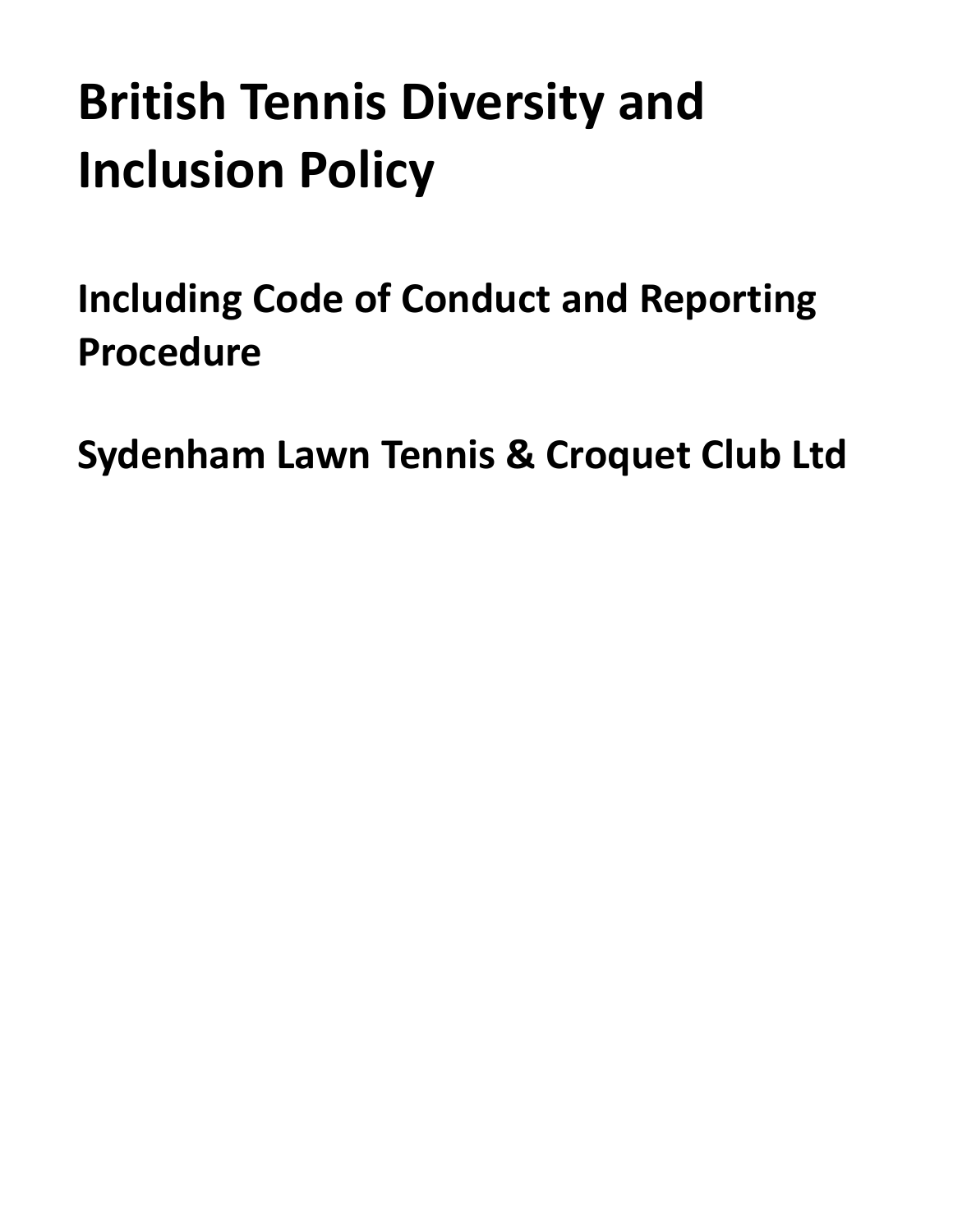# **Concern Reporting Procedure**

Anyone who has concerns that they or someone else is being discriminated against or has been a victim of discriminatory language or behaviour should:

| <b>Respond</b> | Listen carefully to what the person is telling you. Do not interrupt; keep questions to a<br>minimum; do not promise to keep the information secret                                                                                   |                                                                                                                                                                                                                                                                                                                                                                                                                                                                              |
|----------------|---------------------------------------------------------------------------------------------------------------------------------------------------------------------------------------------------------------------------------------|------------------------------------------------------------------------------------------------------------------------------------------------------------------------------------------------------------------------------------------------------------------------------------------------------------------------------------------------------------------------------------------------------------------------------------------------------------------------------|
| <b>Refer</b>   | Is someone in immediate danger?<br><b>YES</b>                                                                                                                                                                                         | <b>NO</b>                                                                                                                                                                                                                                                                                                                                                                                                                                                                    |
|                | Call the police (999)                                                                                                                                                                                                                 | Talk to the club's Welfare Officer in confidence (Dez                                                                                                                                                                                                                                                                                                                                                                                                                        |
|                | <b>THEN</b>                                                                                                                                                                                                                           | Lewington - dez.lewington@sltcc.co.uk); Talk to the<br>LTA Safeguarding Team * (020 8487 7000) as soon<br>as possible [Mon-Fri, 9am-5pm]. If the Safeguarding<br>Team is unavailable and you want advice before the<br>next working day, call the NSPCC (0808 800 5000) or<br>Parent Line Scotland (0800 028 2233) if your<br>concerns is about a child.<br>If your concern us about an adult ask them for<br>details of your Local Authority Adult Social Care<br>Services. |
|                |                                                                                                                                                                                                                                       | Hate crime can alternatively be reported through<br>True Vision at www.report-it.org.uk                                                                                                                                                                                                                                                                                                                                                                                      |
|                |                                                                                                                                                                                                                                       |                                                                                                                                                                                                                                                                                                                                                                                                                                                                              |
| <b>Record</b>  | Write an objective account of your concerns immediately using the Reporting a Concern Form<br>found on the safeguarding page. Send it to the Safeguarding Team within 48 hours of the<br>concern/disclosure (safeguarding@lta.org.uk) |                                                                                                                                                                                                                                                                                                                                                                                                                                                                              |
|                | Handling a concern/disclosure can be emotionally difficult. If you would like to talk to someone<br>after making a concern/disclosure, contact the LTA Safeguarding Team by phone 020 8487 7000<br>or email safeguarding@Ita.org.uk   |                                                                                                                                                                                                                                                                                                                                                                                                                                                                              |

Tennis Wales Safeguarding Lead (029 2046 3335) Tennis Scotland Safeguarding Lead (0131 444 4154).

(See appendix C for more details on what to do if a disclosure from a child or adult at risk is made to you)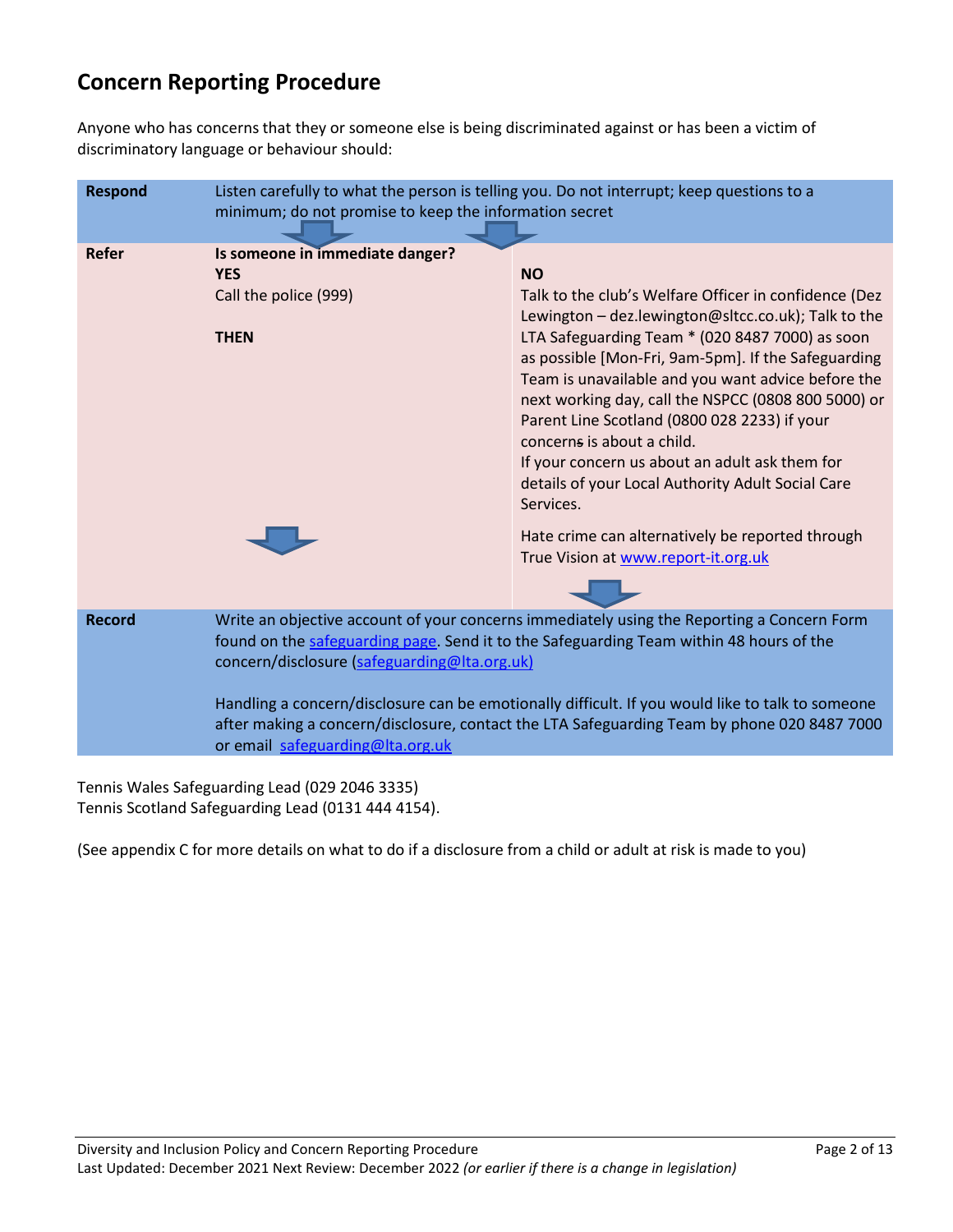# **Diversity and Inclusion in Sydenham Lawn Tennis & Croquet Club Ltd**

This Policy sets out our commitment and includes our Safe and Inclusive Standards, Code of Conduct (page 8) and Reporting Procedure (page 2) and it supports our overall aims for diversity and inclusion that are to ensure that:

- Tennis is diverse and inclusive
- Diversity and inclusion are embedded in our club's culture and our behaviours
- We create a culture where inclusive leadership thrives
- We take a proactive approach using positive action to ensure that communities and individuals are valued and able to achieve their full potential.

To achieve these aims we believe that everyone involved in Tennis has a vital role to play in promoting diversity and inclusion and we ask everyone to become Safe and Inclusive Tennis Champions – proactively promoting Safe and Inclusive tennis and taking action against all forms of discrimination.

We are proud to have a Diversity and Inclusion Policy that demonstrates our commitment to making tennis diverse and inclusive. The commitment to Diversity and Inclusion is upheld by all - Lawn Tennis Association (LTA), Tennis Scotland, Tennis Wales and the Tennis Foundation.

These commitments are fully supported by the Sydenham Lawn Tennis & Croquet Club Ltd Board of Directors.

Together we can make a positive difference to people from different backgrounds to participate in Tennis at our club.

Thank you.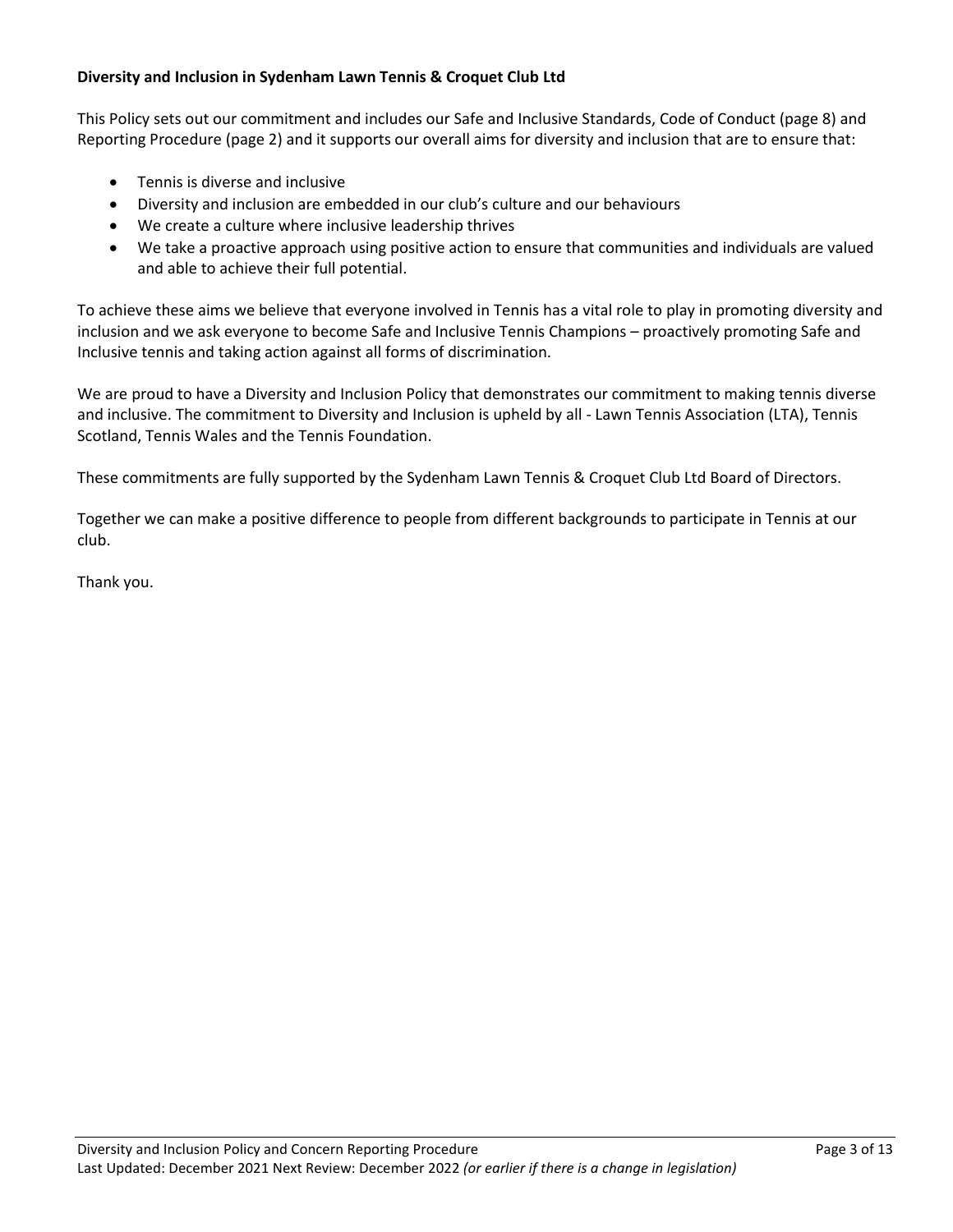## **Diversity and Inclusion Policy**

## **1. Policy Statement**

This Diversity and Inclusion Policy, Standards, Code of Conduct and Reporting Procedure are applicable to Sydenham Lawn Tennis & Croquet Club Ltd and is based on similar policies of:

- The Lawn Tennis Association (LTA)
- Tennis Scotland
- Tennis Wales
- The Tennis Foundation.

As a club we contribute actively to enable more people to play tennis more often, in a manner that it is safe, inclusive, and fair. This applies regardless of a person's age, disability, gender reassignment status, sex, marital or civil partnership status, pregnancy or maternity, race, sex, sexual orientation, religion, race or sexual orientation, socio-economic status or any other background.

We recognise that many concerns and/or disclosures may have both safeguarding and diversity and inclusion elements to them. This policy reflects this through its reporting procedures, which replicate the safeguarding concern reporting procedures.

This Policy strives to minimise risk and support our venue, programmes, events and individuals to deliver and experience a positive tennis experience for everyone. The Reporting Procedures in page 2 outlines how to respond to safeguarding or discrimination concerns/disclosures.

# **2. Use of Terminology**

We have adopted the following definitions to explain our approach to diversity and inclusion in tennis:

**Discrimination** – treating someone in a less favourable way and causing them harm, because of their age, disability, gender reassignment, marriage or civil partnership, pregnancy or maternity, race, religion or belief, sex or sexual orientation

**Diversity** – acknowledging, celebrating and respecting the differences between groups of people and between individuals. We will work to ensure that people can be assured of an environment in which their rights, dignity and individual worth are respected, and in particular that they are able to enjoy their sport without the threat of intimidation, victimisation, harassment or abuse.

**Harassment** – unwanted conduct related to a relevant protected characteristic, which has the purpose or effect of violating an individual's dignity or creating and intimidating, hostile, degrading, humiliating or offensive environment for that individual or creates an intimidating, hostile, degrading, humiliating or offensive environment. The focus is on the perception of the complainant not the intent of the perpetrator. Employees can complain of behaviour they find offensive even if it is not directed at them.

**Inclusion** – ensuring that tennis is equally accessible to any member of the community so they can be fully involved in whatever capacity they choose; and that they are supported to achieve their potential in any capacity e.g. player, employee, volunteer, coach or official. We will work to ensure that people have a genuine and equal opportunity to participate to the full extent of their own ambitions and abilities, that they feel respected and valued and are not singled out, with regard to their age, disability, gender reassignment status, sex, marital or civil partnership status,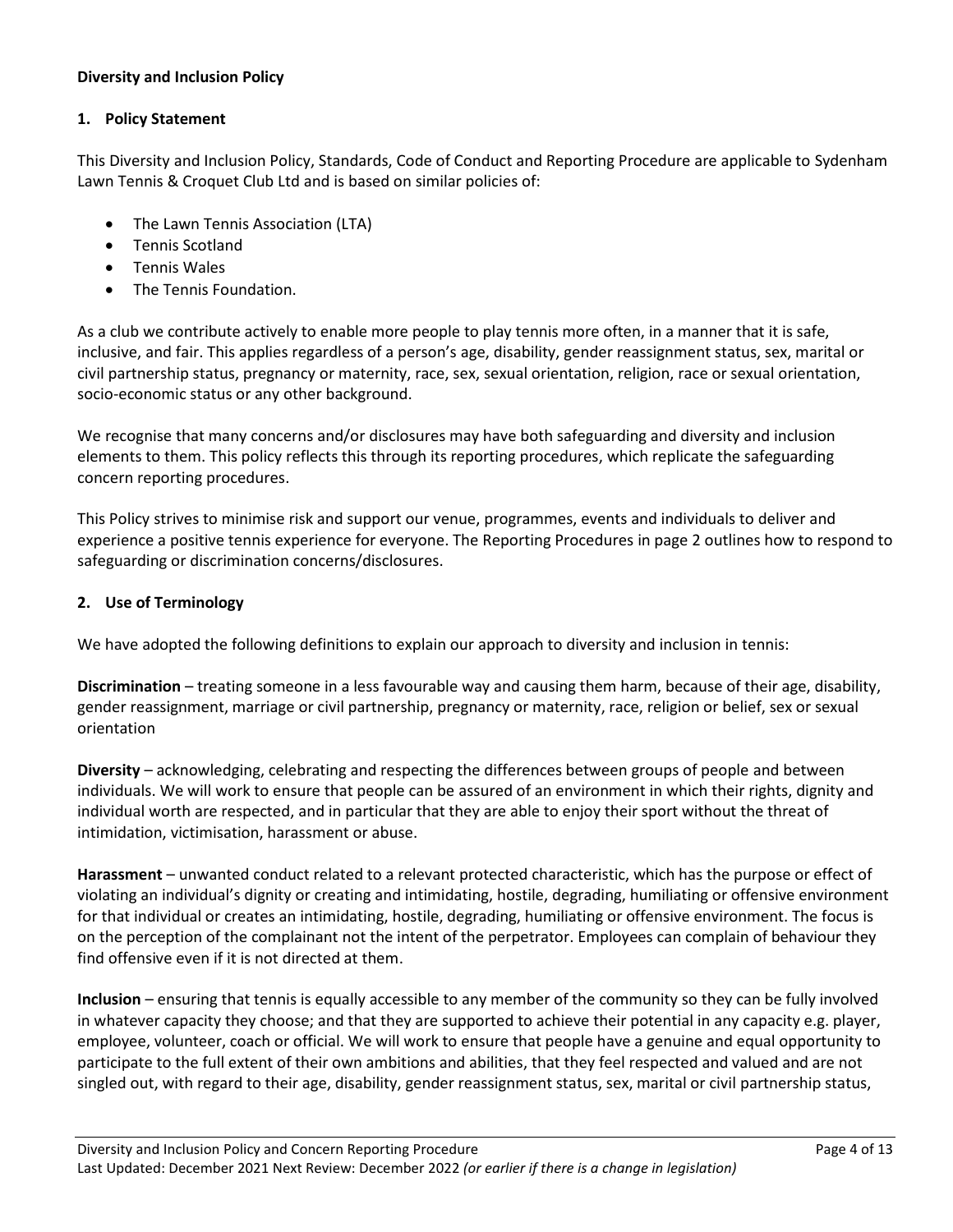pregnancy or maternity, race, sex, sexual orientation, religion, race or sexual orientation, socio-economic status or any other background.

**Positive action** – Sydenham Lawn Tennis & Croquet Club Ltd is committed to taking positive steps to counteract the effects of physical or cultural barriers – whether real or perceived – that restrict the opportunity for all sections of the community to participate equally and fully. We will ensure that we institute, support or contribute to appropriate measures or initiatives that enable access to tennis and participation in associated activities by people from any group that is under-represented in tennis or has difficulty accessing it and that they can do so with dignity or without being singled out.

(See Appendix A for full glossary of terms)

#### **3. Scope**

Sydenham Lawn Tennis & Croquet Club Ltd has direct safe and inclusive responsibility for:

- Staff, consultants, coaches and officials they employ;
- Volunteers, including board members and councillors they recruit;
- Venues they own;
- Events and programmes they run; and
- Ensuring all accreditation requirements are met by accredited coaches, officials and venues.

We recommend and support the development of good diversity and inclusion practice to:

- Accredited coaches, officials and venues;
- Players, parents and carers;
- Volunteers recruited by other organisations;
- Venues hired by or on our behalf
- Club Events.

This Policy is in line with national legislation (see appendix B for details of the relevant legislation) and applicable to our club, specifically to every person and place that we have direct safe and inclusive responsibility for.

#### **4. Responsibility for implementation of the Diversity and Inclusion Policy**

# **Diversity and inclusion is everyone's responsibility: not responding to discriminatory or unacceptable language and behaviour is not an option.**

- The club's Board of Directors and Chair have overall accountability for this Policy and Reporting Procedure, for being the strategic lead on diversity and inclusion and for ensuring compliance with the relevant legislation (see Appendix for details).
- The club's chair Gillian Bartlett and Welfare Officer Dez Lewington have overall responsibility for implementation of the policy.
- The Chair and Welfare Officer of the club are responsible for updating this Policy and Reporting Procedure in line with legislative and organisational developments; and develop a strategic and proactive approach to diversity and inclusion and respond to discrimination concerns.
- The Sydenham Lawn Tennis & Croquet Club Ltd's Welfare Officer Dez Lewington is responsible for supporting the club to identify where diversity and inclusion support is required; to implement safe and inclusive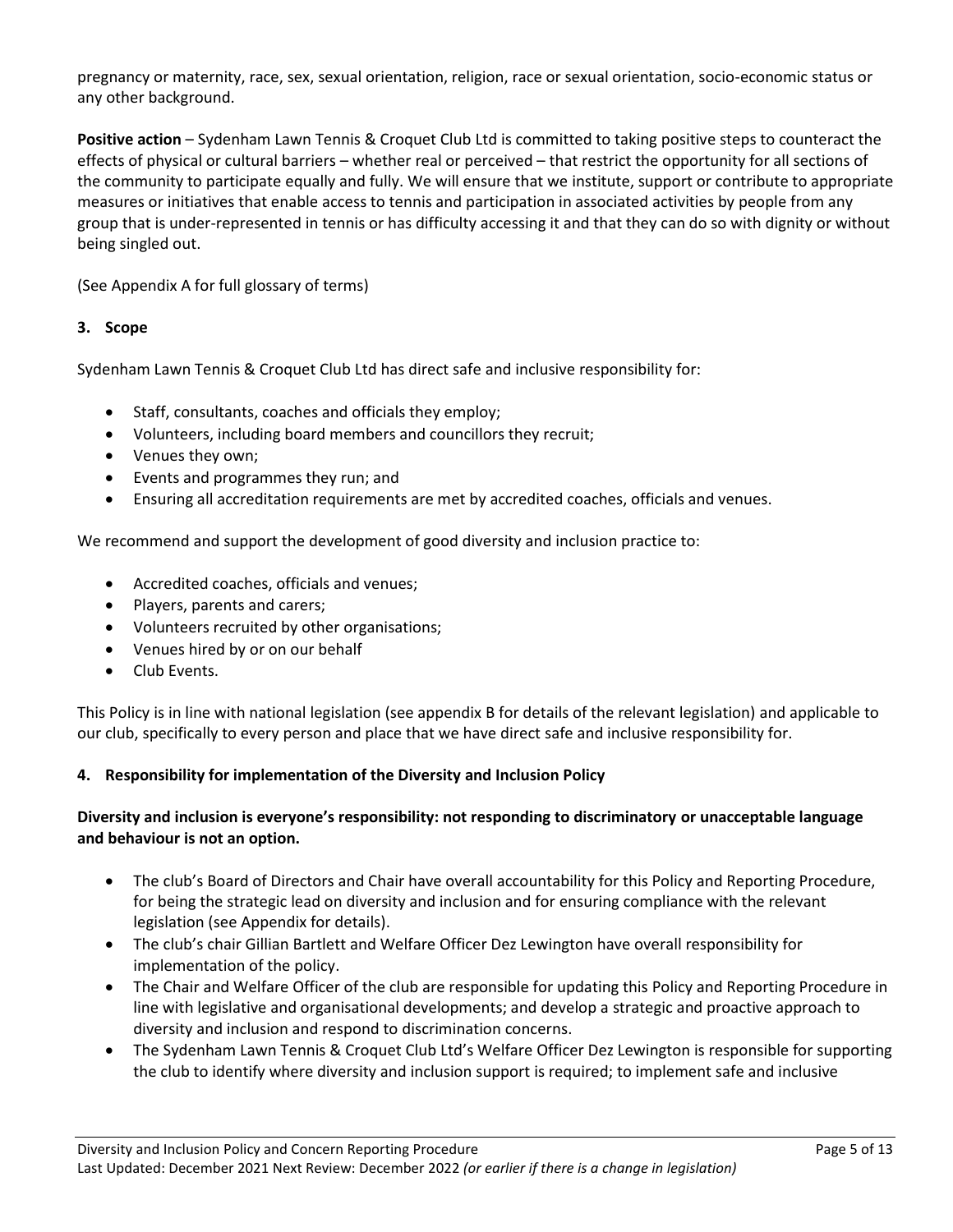procedures; promote diversity and inclusion principles, including the Safeguarding and Reporting Procedure, to all the venues they manage, programmes, events and individuals including players, parents and carers.

- All staff, consultants, coaches, officials and volunteers involved in tennis are responsible for raising diversity and inclusion concerns with the club's Welfare Officer to start with; then the Safe and Inclusive Tennis team if applicable, as outlined in the Reporting Procedure.
- Players, parents and guardians are responsible for upholding the Code of Conduct and Reporting Procedure.
- The Sydenham Lawn Tennis & Croquet Club Ltd is committed to:
	- $\circ$  formally adopt this policy,
	- $\circ$  take steps to ensure that our committee, members, participants and volunteers behave in accordance with the policy, including where appropriate taking disciplinary action under our constitution;
	- $\circ$  ensure that access to membership as well as access to participation is open and inclusive;
	- $\circ$  publish accurate information about the location and accessibility of our facilities; and
	- $\circ$  support measures and initiatives that British Tennis may institute or take part in to advance the aims of this policy as part of our commitment to our LTA membership.

Where there is a diversity and inclusion concern/disclosure:

• The individual who is told about, hears, or is made aware of the concern/disclosure is responsible for following the [Concern Reporting Procedure](#page-0-0) above

#### **5. Breaches of the Diversity and Inclusion Policy, Standards, Code of Conduct and Reporting Procedure**

Where there are concerns that diversity and inclusion good practice has not been followed, all staff are encouraged to follow the club's whistleblowing policy; consultants, coaches, officials, volunteers and players are encouraged to:

1. Complain directly to the person or organisation and seek resolution. In the first instance, this can often resolve many disputes or concerns.

2. If required, you can contact the LTA Safeguarding Team: safeguarding@lta.org.uk - they can assist in liaising with the club and investigating the matter. Alternatively, the NSPCC Whistleblowing advice line: 0800 028 0285; help@nspcc.org.uk can be contacted.

3. Seek further advice from the Equality Advisory Support Service a call on 0808 800 0082. For further information their website is: http://www.equalityadvisoryservice.com/app/ask

If someone comes to you with a concern around discrimination, listen to their complaint, reassure them and advise them of the routes listed above (1-3).

Breaches of this Policy and/or failure to comply with the outlined responsibilities may result in the following by the LTA, Tennis Scotland, Tennis Wales and/or the Tennis Foundation:

• Venues – Potential removal of LTA accreditation.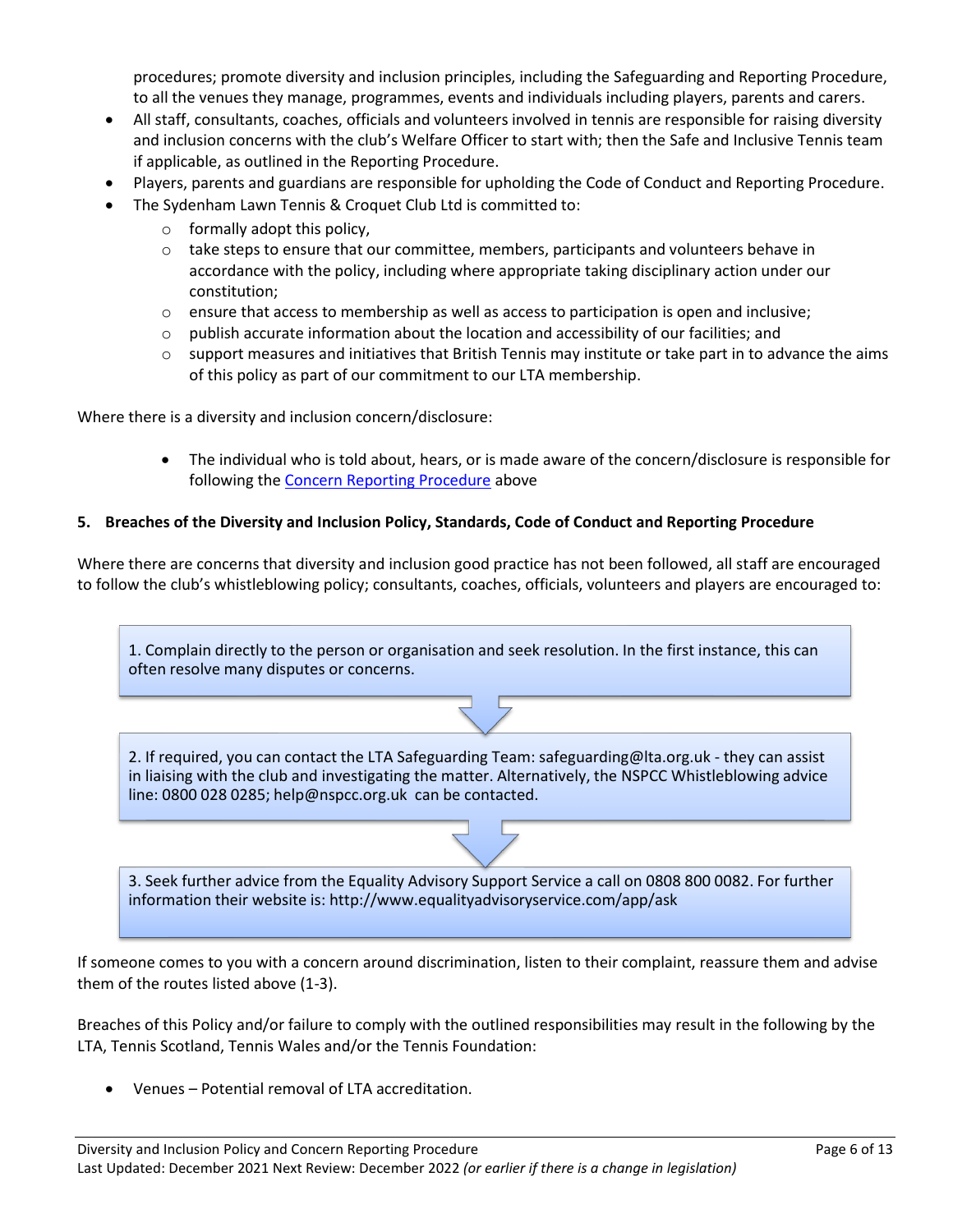- Staff disciplinary action leading to possible dismissal and legal action.
- Contracted consultants, officials and coaches termination of current and future roles within all four organisations and possible legal action.
- Recruited volunteers, including councillors and board members termination of current and future roles within all four organisations and possible legal action.

Actions taken by staff, consultants, volunteers, officials, coaches, venues, clubs and/or events outside of the LTA, Tennis Scotland, Tennis Wales and/or the Tennis Foundation that are seen to contradict this Policy may be considered a violation of this Policy.

Where an appeal is lodged in response to a safeguarding decision made by the LTA Safeguarding Team and Safeguarding and Protection Committee and/or Licensing and Registration Committee, an independent appeal body such as Sport Resolutions may be used. Their decision is final.

# 6. **Related policies and guidance**

- Safeguarding policy
- Privacy policy
- Staff, Contractor & Volunteer Handbook
- Ant-bullying policy
- CCTV policy
- Disciplinary rules
- Photography & Filming policy
- Privacy policy for role holders
- Safe recruitment policy
- Staff, Contractor & Volunteer policy
- Use of changing rooms & showering policy
- Anti-harassment & bullying policy (SCV Handbook)
- Equal opportunities policy (SCV Handbook)
- Disciplinary & capability procedure (SCV Handbook)
- Grievance procedure (SCV Handbook)
- Whistleblowing policy (SCV Handbook)
- Others as may be identified from time to time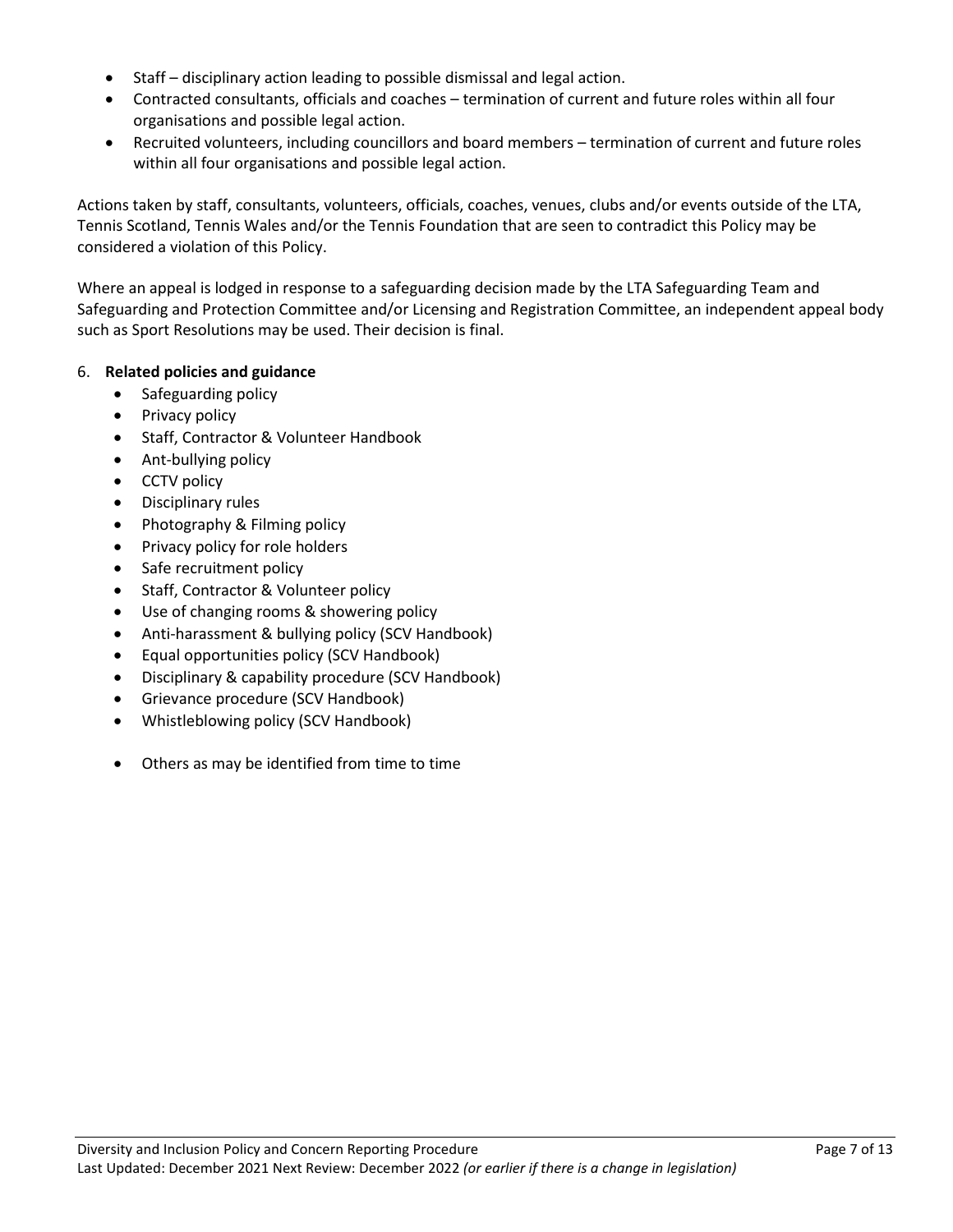# **Codes of Conduct**

#### **All members of staff and volunteers agree to:**

- Prioritise the well-being of all children and adults at risk at all times
- Treat all children and adults at risk fairly and with respect
- Be a positive role model. Act with integrity, even when no one is looking
- Help to create a safe and inclusive environment both on and off court
- Not allow any rough or dangerous behaviour, bullying or the use of bad or inappropriate language
- Report all allegations of abuse or poor practice to the club Welfare Officer
- Not use any sanctions that humiliate or harm a child or adult at risk
- Value and celebrate diversity and make all reasonable efforts to meet individual needs
- Keep clear boundaries between professional and personal life, including on social media
- Have the relevant consent from parents/carers, children and adults before taking or using photos and videos
- Refrain from making physical contact with children or adults unless it is necessary as part of an emergency or congratulatory (e.g. handshake / high five)
- Refrain from smoking and consuming alcohol during club activities or coaching sessions
- Ensure roles and responsibilities are clearly outlined and everyone has the required information and training
- Avoid being alone with a child or adult at risk unless there are exceptional circumstances
- Refrain from transporting children or adults at risk, unless this is required as part of a club activity (e.g. away match) and there is another adult in the vehicle
- Not abuse, neglect, harm or discriminate against anyone; or act in a way that may be interpreted as such
- Not have a relationship with anyone under 18 for whom they are coaching or responsible for
- Not to have a relationship with anyone over 18 whilst continuing to coach or be responsible for them

#### **All children agree to:**

- Be friendly, supportive and welcoming to other children and adults
- Play fairly and honestly
- Respect club staff, volunteers and Officials and accept their decisions
- Behave, respect and listen to your coach
- Take care of your equipment and club property
- Respect the rights, dignity and worth of all participants regardless of age, gender, ability, race, culture, religion or sexual identity
- Not use bad, inappropriate or racist language, including on social media
- Not bully, intimidate or harass anyone, including on social media
- Not smoke, drink alcohol or drugs of any kind on club premises or whilst representing the club at competitions or events
- Talk to the club Welfare Officer about any concerns or worries they have about themselves or others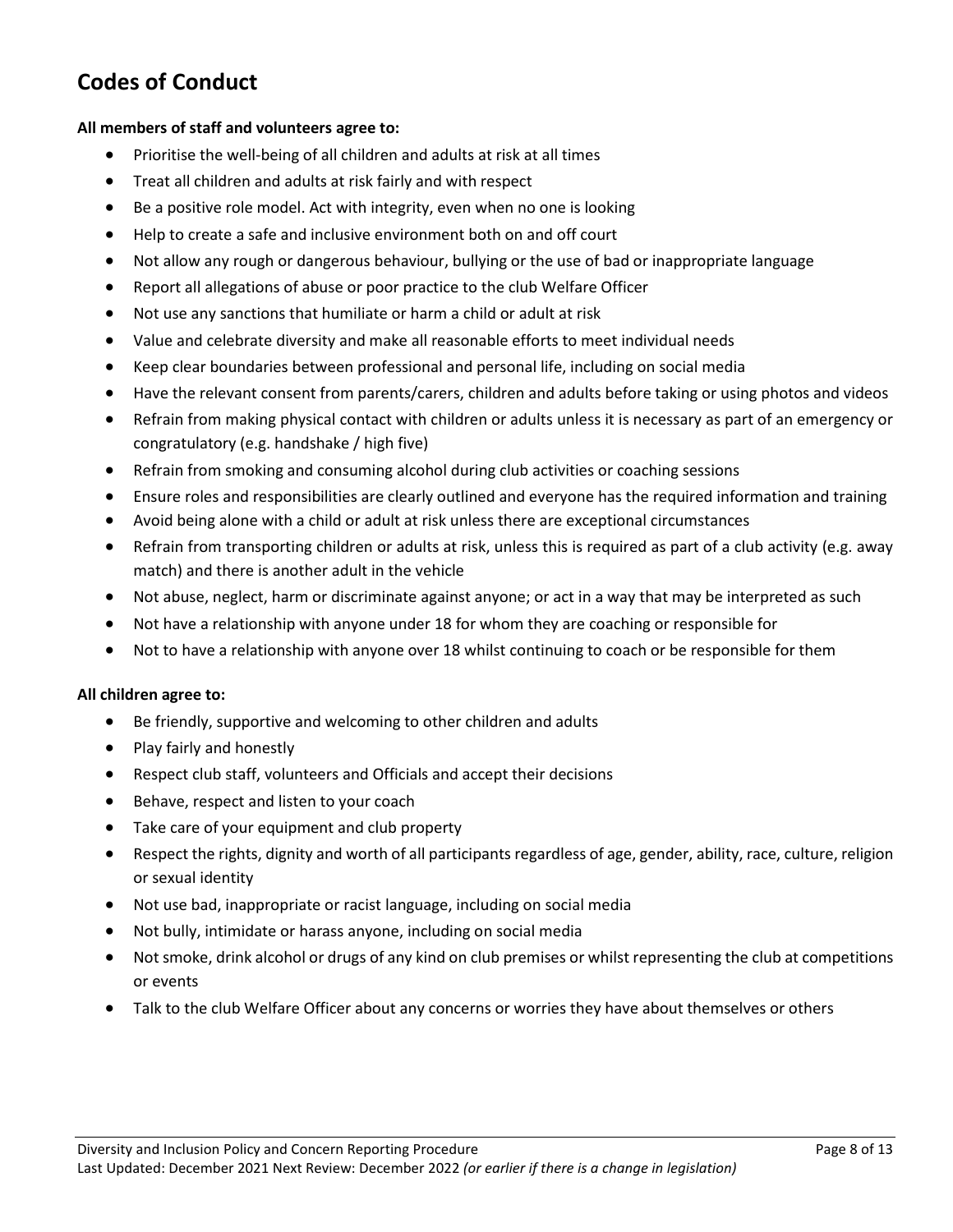#### **All adults agree to:**

- Positively reinforce your child and show an interest in their tennis
- Use appropriate language at all times
- Be realistic and supportive
- Never ridicule or admonish a child for making a mistake or losing a match
- Treat all children, adults, volunteers, coaches, officials and members of staff with respect
- Behave responsibly at the venue; do not embarrass your child
- Accept the official's decisions and do not go on court or interfere with matches
- Encourage your child to play by the rules, and teach them that they can only do their best
- Deliver and collect your child punctually from the venue
- Ensure your child has appropriate clothing for the weather conditions
- Ensure that your child understands their code of conduct
- Adhere to your venue's safeguarding policy, diversity and inclusion policy, rules and regulations
- Provide emergency contact details and any relevant information about your child including medical history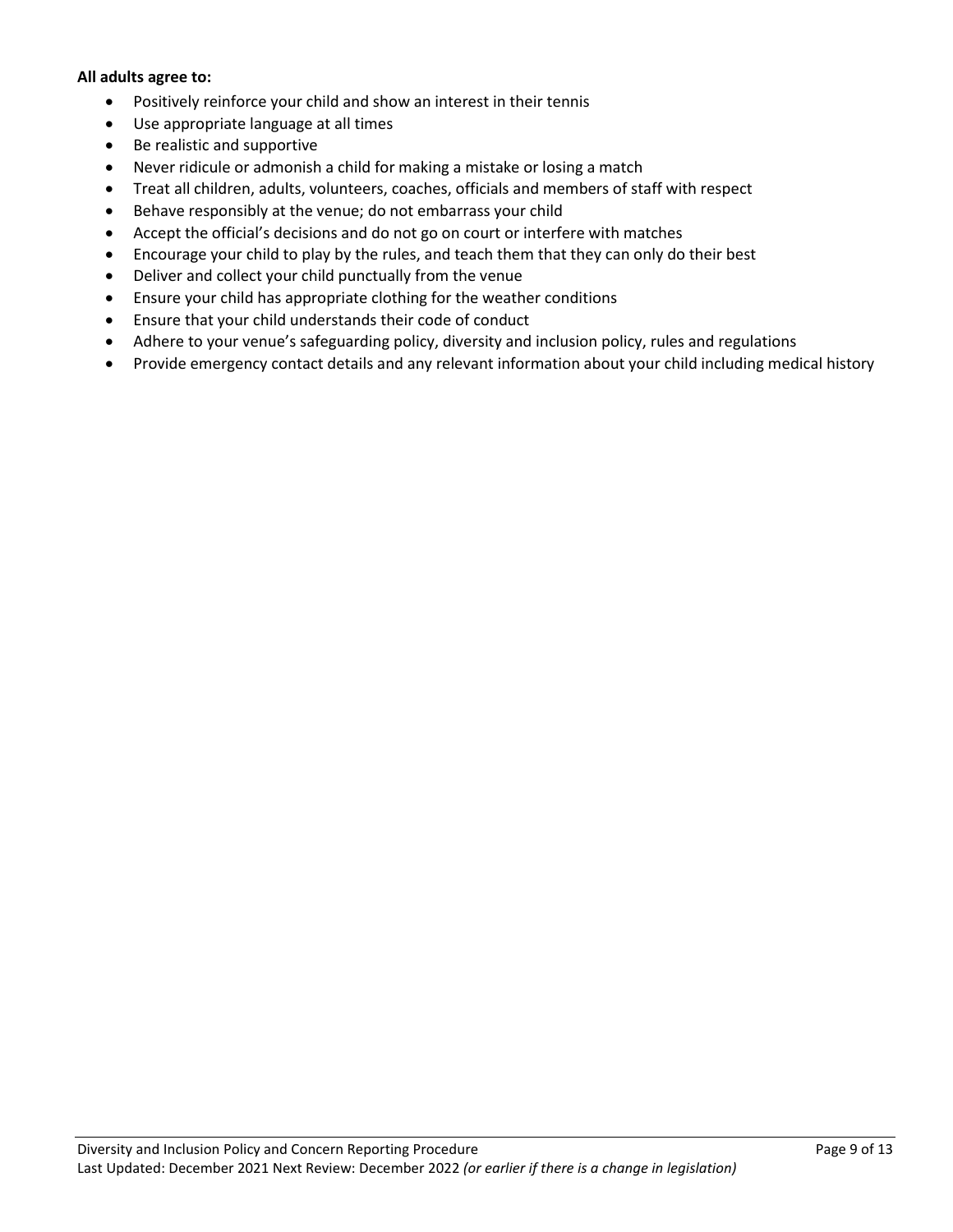# **Appendix A:**

# **Glossary of terms**

**Age:** This refers to a person belonging to a particular age group, which can mean people of the same age (e.g. 32 year old's) or range of ages (e.g. 18 - 30-year old's, or people over 50).

**Bisexual or Bi:** – refers to a person who has an emotional and/or sexual orientation towards more than one gender.

**Bullying:** can involve any form of physical, emotional, sexual or discriminatory abuse. It can also include cyberbullying – using social media or mobile phones to perpetrate bullying.

**Direct discrimination:** treating someone less favourably than another person because of a protected characteristic.

**Disability:** A person having a physical or mental impairment that has a substantial and long-term adverse effect on that person's ability to carry out normal day-to-day activities.

**Discrimination:** treating someone in a less favourable way and causing them harm, because of their age, disability, gender reassignment, marriage or civil partnership, pregnancy or maternity, race, religion or belief, sex or sexual orientation.

**Discrimination by association:** discrimination against someone because they are associated with another person who possesses a protected characteristic.

**Discrimination by perception:** discrimination against someone because of the belief that someone possesses a protected characteristic.

**Diversity:** acknowledging and celebrating the differences between groups of people and between individuals**.**

**Equality**: treating everyone with fairness and respect and recognising and responding to the needs of individuals. Taking positive actions to address existing disadvantages and barriers affecting how people engage with and participate in tennis.

**Ethnicity**: the social group a person belongs to, and either identifies with or is identified with by others, as a result of a mix of cultural and other factors including language, diet, religion, ancestry and physical features traditionally associated with race. Ethnicity is essentially self-defined and may change over time.

**Gay**: refers to a man who has an emotional, romantic and/or sexual orientation towards men. Also, a generic term for lesbian and gay sexuality - some women define themselves as gay rather than lesbian.

**Gender identity: t**his is an individual's internal self-perception of their own gender. A person may identify as a man, as a woman, as neither man or woman (non-binary) or as androgyne/polygender.

**Gender reassignment**: The process of changing or transitioning from one gender to another.

**Harassment:** unwanted conduct related to a relevant protected characteristic, which has the purpose or effect of violating an individual's dignity or creating and intimidating, hostile, degrading, humiliating or offensive environment for that individual or creates an intimidating, hostile, degrading, humiliating or offensive environment. The focus is on the perception of the complainant not the intent of the perpetrator. Employees can complain of behaviour they find offensive even if it is not directed at them.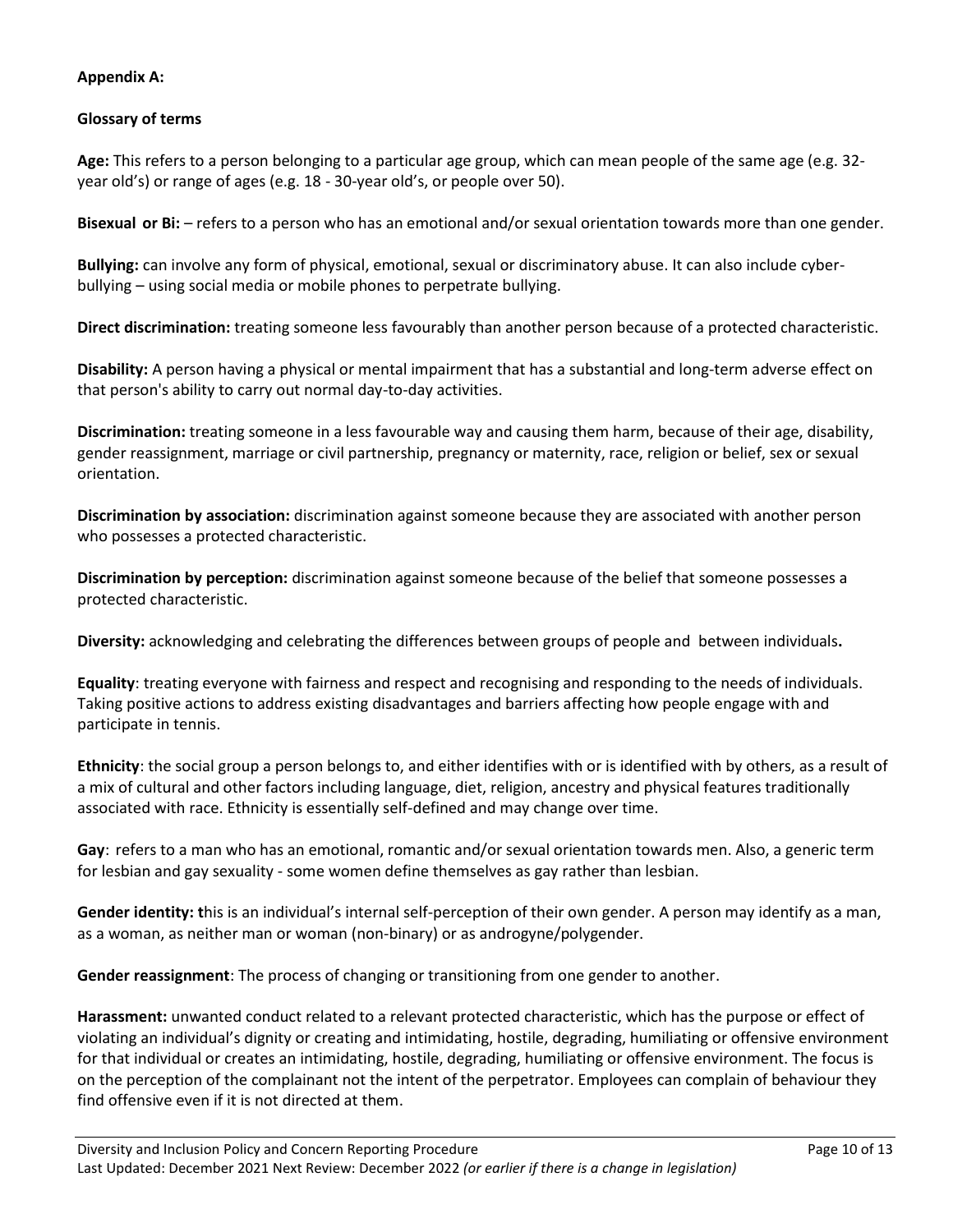**Hate crime:** crime that is targeted at a person because of hostility or prejudice towards that person's disability, race or ethnicity, religion or belief, sexual orientation or transgender identity. This can be committed against a person or property.

**Homophobia**: the fear, unreasonable anger, intolerance or/and hatred toward homosexuality, lesbian gay and bisexual people whether that person is homosexual or not.

**Inclusive leadership** – leaders who are aware of their own biases and preferences, actively seek out and consider different views and perspectives to inform better decision-making. They see diverse talent as a source of competitive advantage and inspire diverse people to drive organisational and individual performance towards a shared vision.

**An Inclusive Leader** – is a role model exemplar of inclusive behaviour; listens to and seeks out the views of diverse people and takes account of these views, without bias, in the decisions they make; appreciates that a diverse group of people will generate more creative solutions to problems and encourages this; inspires people through a shared vision of future success and motivates them to deliver it; leverages difference for high performance and provides responsive excellence to customers', clients' and service users' needs; provides positive feedback to boost people's self-efficacy; puts effort into helping diverse people identify their talents and develop them for performance now and future advancement; communicates authentically and honestly in a way that inspires trust, loyalty and wellbeing.

**Inclusion:** recognising that people from different backgrounds may have difference needs and expectations and may experience barriers in trying to access tennis. An inclusive venue is one that takes steps to attract and engage with people from many different backgrounds and meet their needs so that everyone has a positive experience and has the opportunity to achieve their potential.

**Indirect discrimination:** a practice, policy or rule which applies to everyone in the same way, but that has a worse effect on some people than others.

**LGBTQ:** an acronym for Lesbian, Gay, Bisexual, Trans and Questioning.

**Lesbian**: a woman who has an emotional romantic and /or sexual orientation towards women.

**Monitoring equality**: refers to data collection and analysis to check if people with protected characteristics are participating and being treated equally. For example: monitoring of the number of people with a disability who play tennis at our venue.

**Non-binary** – an umbrella term for a person who does not identify as only male or only female, or who may identify as both.

**Positive action:** a range of lawful actions that seek to overcome or minimise disadvantages (for example in employment opportunities) that people who share a protected characteristic have experienced, or to meet their different needs.

**Pregnancy and maternity**: pregnancy is the condition of being pregnant or expecting a baby. Maternity refers to the period after the birth, and is linked to maternity leave in the employment context. In the non-work context, protection against maternity discrimination is for 26 weeks after giving birth, and this includes treating a woman unfavourably because she is breastfeeding.

**Questioning**: it refers to the process of exploring your own sexual orientation and/or gender identity.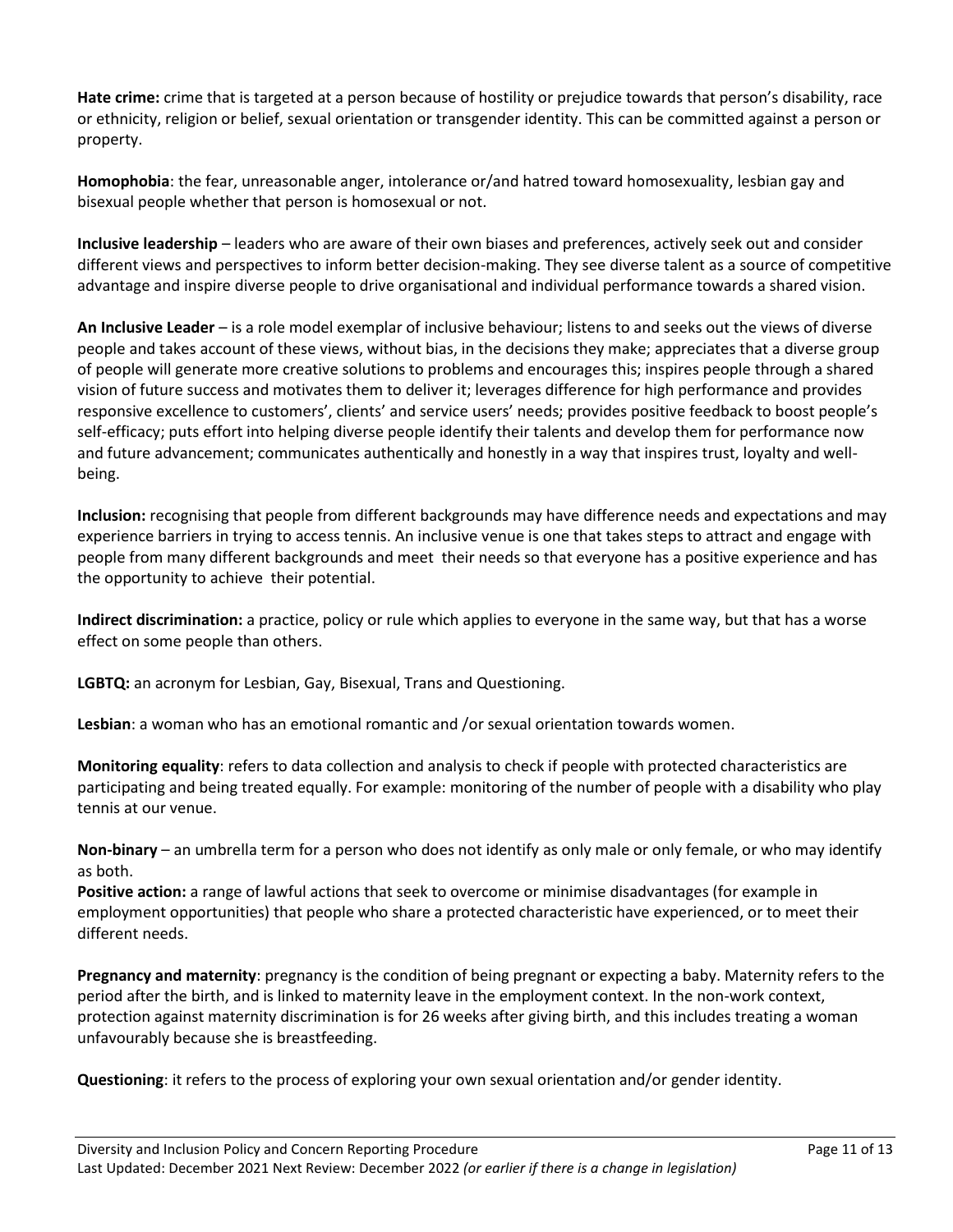**Race:** refers to the protected characteristic of race. It refers to a group of people defined by their race, colour, and nationality (including citizenship) ethnic or national origins.

**Radicalisation, extremism and terrorist behavior**: Radicalisation is the process by which a person comes to support terrorism and/or forms of extremism. Extremism is vocal or active opposition to fundamental British values, including democracy, the rule of law, individual liberty and mutual respect and tolerance of different faiths and beliefs. There is no single way to identify an individual who is likely to be susceptible to extremist ideology. The internet and the use of social media can be a major factor in the radicalisation of people.

**Reasonable adjustment**: What is considered reasonable will depend on all the circumstances of the case including the size of an organisation and its resources, what is practicable, the effectiveness of what is being proposed and the likely disruption that would be caused by taking the measure in question as well as the availability of financial assistance

**Religion or belief:** religion has the meaning usually given to it but belief includes religious and philosophical beliefs including lack of belief (e.g. atheism). Generally, a belief should affect your life choices or the way you live for it to be included in the definition.

**Sex:** refers to the biological makeup such as primary and secondary sexual characteristics, genes, and hormones. The legal sex is usually assigned at birth and has traditionally been understood as consisting of two mutually exclusive groups, namely men and women.

**Sexual orientation:** a person's emotional, romantic and/or sexual attraction to another person.

**Trans:** an umbrella term to describe people whose gender is not the same as, or does not sit comfortably with, the sex they were assigned at birth. Trans people may describe themselves using one or more of a wide variety of terms, including (but not limited to) transgender, cross dresser, non-binary, genderqueer (GQ).

**Transphobia**: the fear, unreasonable anger, dislike, intolerance or/and hatred toward trans people, whether that person has undergone gender reassignment or is perceived to have done that.

**Transsexual Person:** someone who has started the process of changing their gender identity is undergoing or has undergone gender reassignment.

**Unconscious bias or implicit bias:** this refers to a bias that we are unaware of, and which happens outside of our control. It is a bias that happens automatically and is triggered by our brain making quick judgments and assessments of people and situations, influenced by our background, cultural environment and personal experiences.

**Victimisation:** when someone is treated badly because they have made or supported a complaint or grievance.